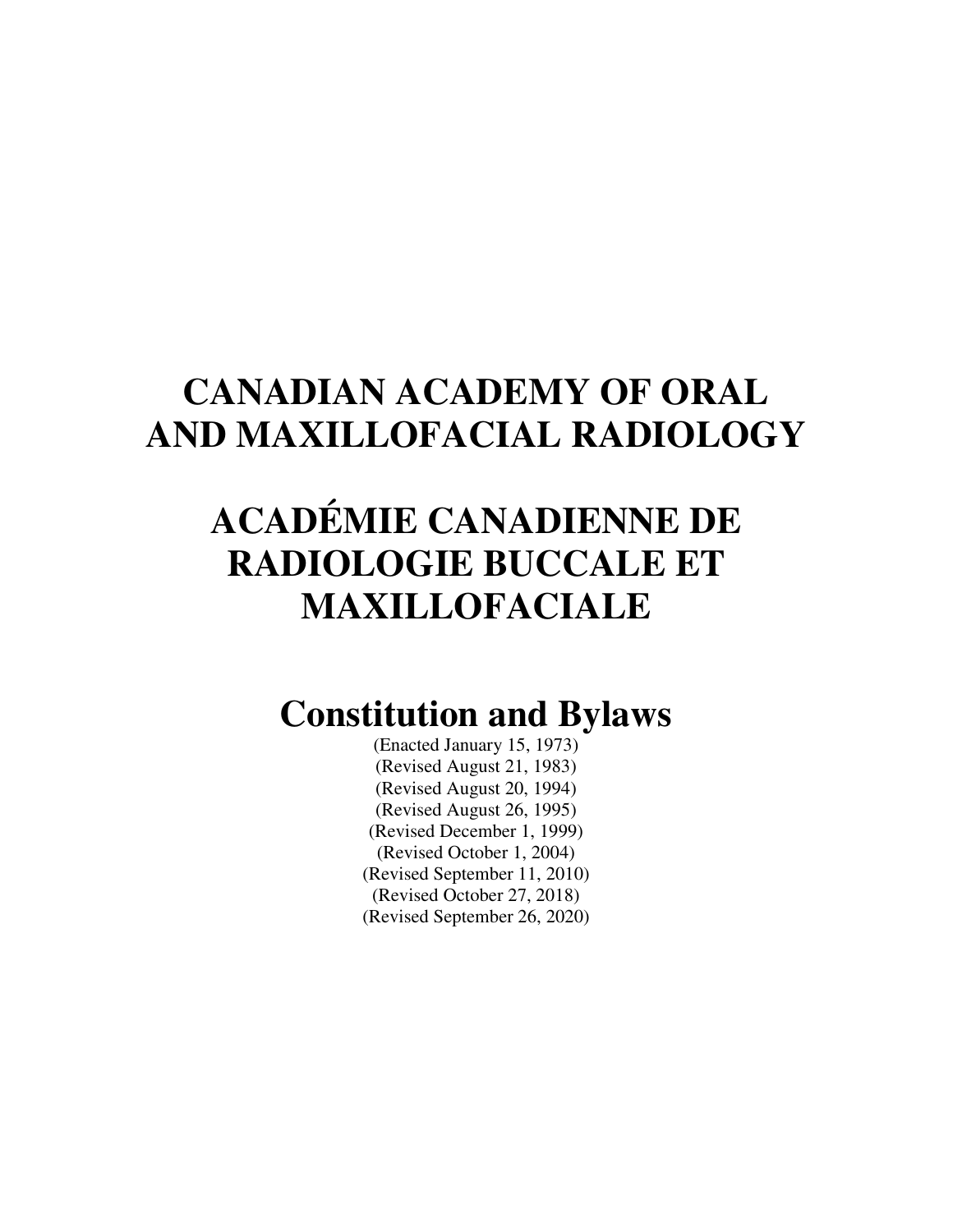#### **CONSTITUTION**

#### **Article I - Name**

The name of this organization shall be the Canadian Academy of Oral and Maxillofacial Radiology, Académie Canadienne de Radiologie Buccale et Maxillofaciale, hereinafter called "the Academy" or "this Academy".

#### **Article II - Object**

It shall be the object of this Academy to advance the art and science of oral and maxillofacial radiology, and thereby, maintain and improve the health of the public.

#### **Article III - Organization and Dissolution**

This academy is a non-profit corporation organized under the laws of Canada.

If this corporation is dissolved at any time, no part of its funds or property shall be distributed to, or among, its members. After the payment of any and all indebtedness of the corporation, the remainder funds or properties shall be used to foster the art and science of oral and maxillofacial radiology in a manner to be determined by the then Elective Officers of the corporation.

#### **Article IV - Membership**

The membership of this Academy shall consist of dentists and other persons whose qualifications and classifications shall be as established in Chapter I of the Bylaws.

#### **Article V - Dues and Fees**

The dues and fees of the Academy shall be established in Chapter IV of the Bylaws.

#### **Article VI - Government**

Section 1. Legislative Body.

The legislative and governing body of this Academy shall be the General Assembly as provided in Chapter II of the Bylaws.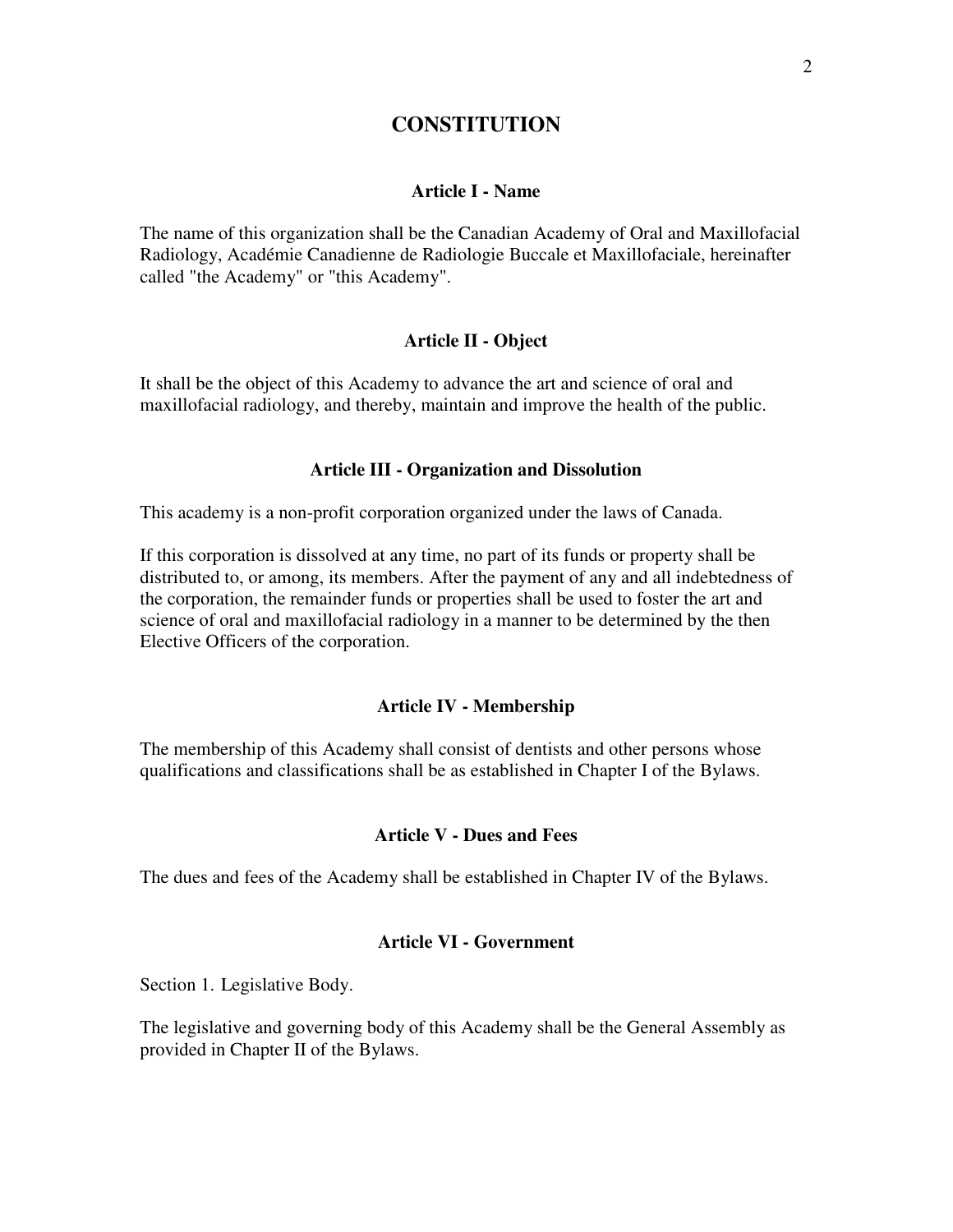#### **Article VII - Officers**

Elective Officers: The Elective Officers of this Academy shall be the Immediate Past-President, President, President-Elect, and Secretary-Treasurer. All of these officers shall be elected under the provisions of Chapter III of the Bylaws.

#### **Article VIII - Annual Session**

The Annual Session of the Academy shall be composed of the Annual Session of the General Academy as provided in Chapter II of the Bylaws, and the Annual Scientific Session as provided in Chapter V of the Bylaws.

#### **Article IX - Principles of Ethics**

The principles of ethics of this Academy shall be the principles of current version of the Code of Ethics of the Canadian Dental Association and shall govern the professional conduct of the members of this Academy.

#### **Article X - Amendments**

This Constitution may be amended at any Annual Session on two-thirds vote of the active members of the General Assembly present and voting, provided that the proposed amendment has been submitted in writing to all active members at least sixty (60) days prior to the date on which the vote is taken.

This Constitution also may be amended at any Annual Session on unanimous vote of the members of the General Assembly present and voting, provided that the proposed amendment has been presented in writing at a previous meeting of said session.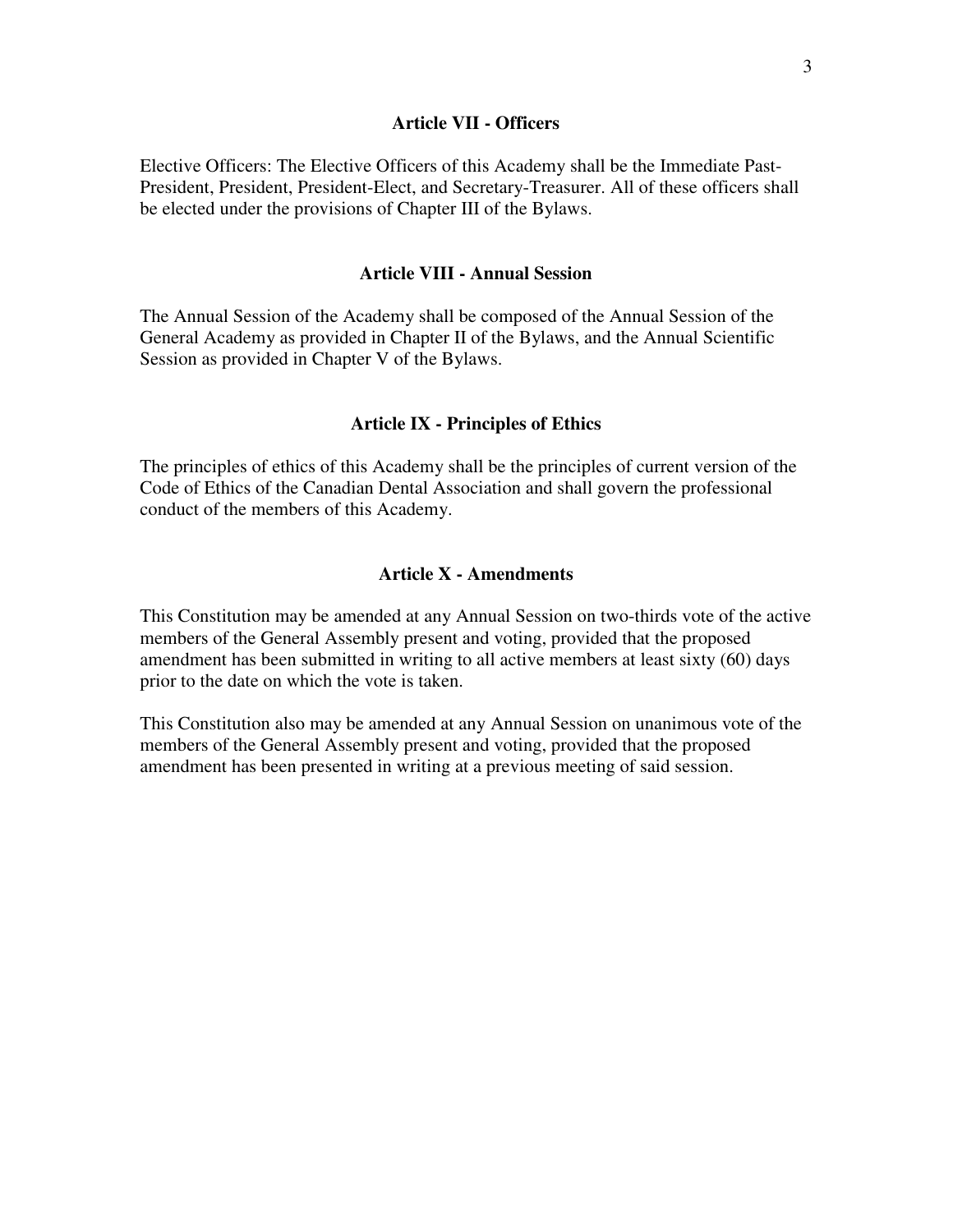#### **Article XI - Insignia**

The official insignias of the Academy shall be represented by the acronym "CAOMR", with or without the words "Canadian Academy of Oral and Maxillofacial Radiology" with or without the words "Canadian Academy of Oral and Maxillofacial Radiology"<br>inscribed below, or by the acronym "ACRBM", with or without the words "Académie Canadienne de Radiologie Buccale Buccale et Maxillofaciale" inscribed below.

## **CANADIAN ACADEMY OF ORAL AND MAXILLOFACIAL RADIOLOGY**

# ACADÉMIE CANADIENNE DE RADIOLOGIE **BUCCALE ET MAXILLOFACIALE**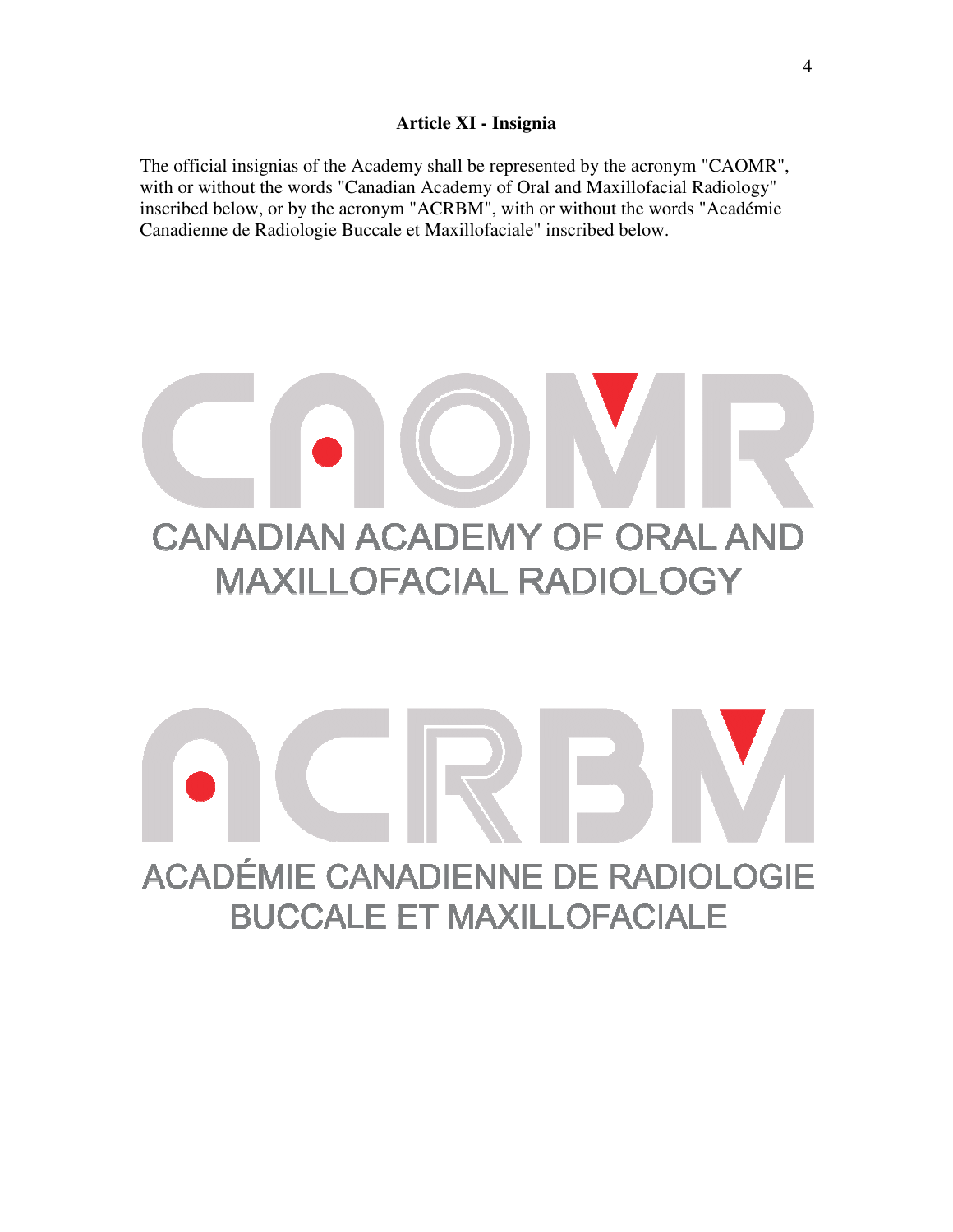#### **BYLAWS**

#### **Chapter I - Membership**

#### **Section 1. Classification:**

The members of this Academy shall be classified as follows:

- (a) Active Members;
- (b) Associate Members;
- (c) Retired Members;
- (d) Honourary Members, and;
- (e) Student Members.

#### **Section 2. Qualifications:**

The qualifications for the various classifications of membership shall be as follows:

(a) Active Member:

1) A dentist who is a member in good standing with their provincial regulatory authority or another nationally recognized dental association, and one of the following:

 i) A certified oral and maxillofacial radiologist or an oral and maxillofacial radiologist who has earned recognition in oral and maxillofacial radiology by graduate or post-graduate training that satisfies the membership requirements of the Elective Officers, or

 ii) A dentist who is devoting at least 75% of their time to the practice or teaching of oral and maxillofacial radiology, and who satisfies the membership requirements of the Elective Officers; or

2) A professional whose major work and expertise is within the scope of oral and maxillofacial radiology and who satisfies the membership requirements of the Elective Officers.

(b) Associate Member:

1) A dentist who is a member in good standing with their provincial regulatory authority or another nationally recognized dental association, and who is devoting part of their practice, teaching, and/or research program to oral and maxillofacial radiology, and who satisfies the membership requirements of the Elective Officers; or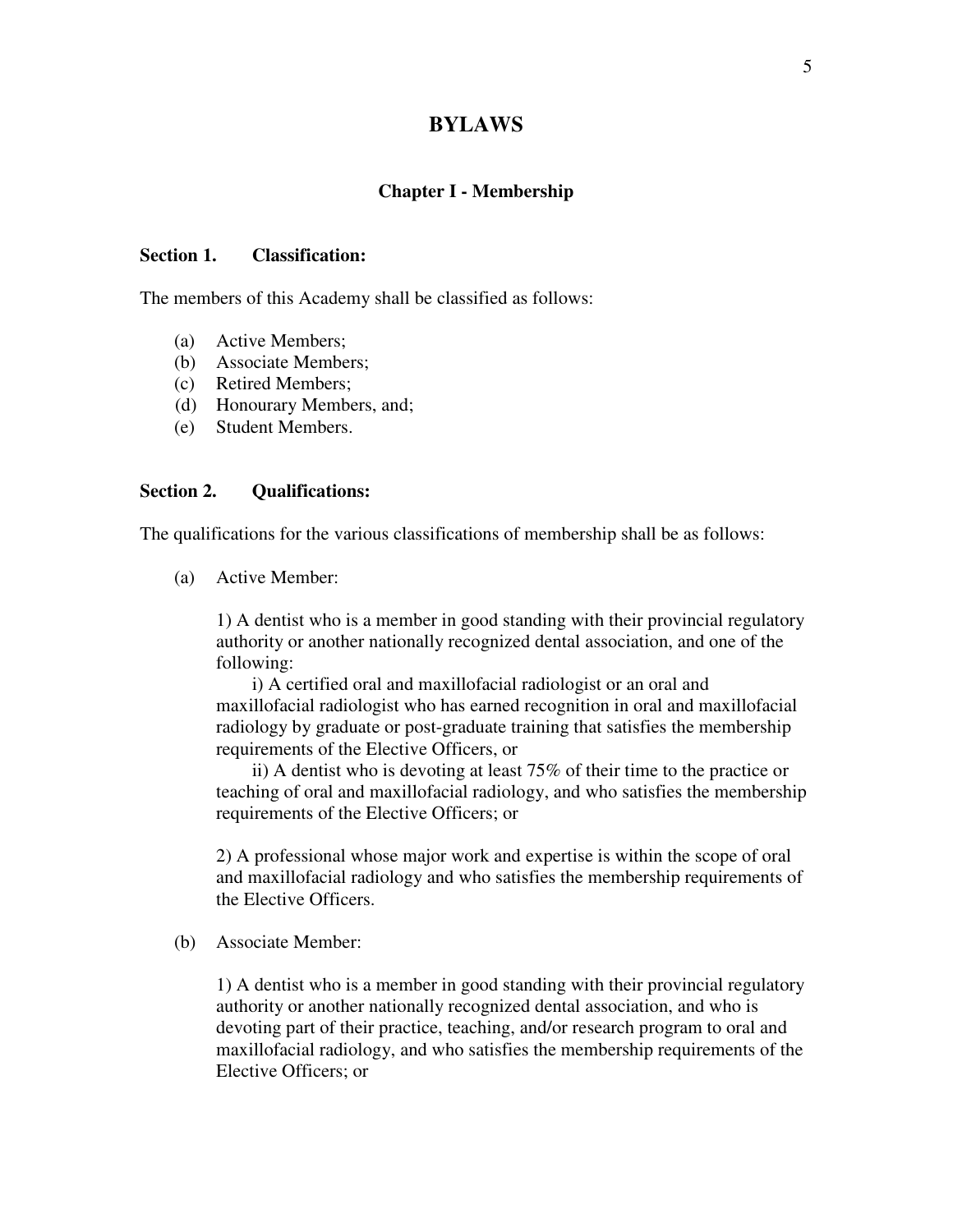2) An individual who is devoting less than 75% of their time working in the field of oral and maxillofacial radiology, and who has demonstrated interest in oral and maxillofacial radiology and satisfies the membership requirements of the Elective Officers.

(c) Retired Member:

An Active or Associate Member in consecutive good standing for ten (10) years in this Academy who retires from active practice and who shall have made a significant contribution to this Academy during their tenure, may be classified as a Retired Member.

(d) Honourary Member:

A person who has made outstanding contributions to the art and science of oral and maxillofacial radiology and satisfies the membership requirements of the Elective Officers may be classified as an Honourary Member.

(e) Student Member:

1) A student in an accredited graduate or post-graduate program in oral and maxillofacial radiology with a supporting letter from the director of the graduate/post-graduate program and satisfaction of the membership requirements of the Elective Officers; or

2) A student in an accredited undergraduate dentistry program who has demonstrated appreciable interest in the field of oral and maxillofacial radiology, in conjunction with a supporting letter from an active CAOMR member and satisfaction of the membership requirements of the Elective Officers; or

3) A student in an accredited undergraduate or graduate program that is deemed by the Elective Officers to be within the scope of oral and maxillofacial radiology, in conjunction with a supporting letter from an active CAOMR member and satisfaction of the membership requirements of the Elective Officers.

For both graduate/post-graduate or undergraduate students, Student Membership will expire the year of completion of, or withdrawal from, the program.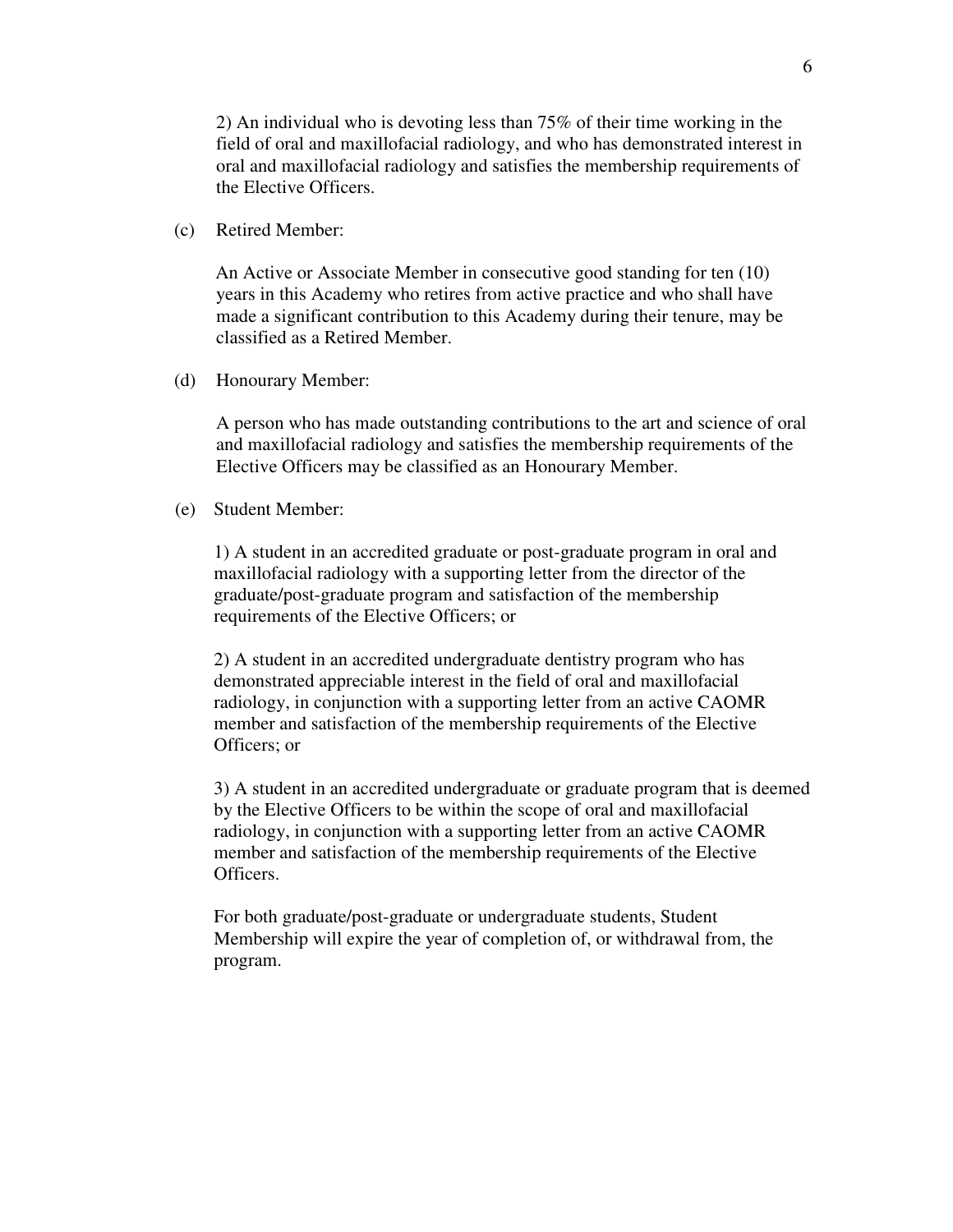#### **Section 3. Membership Procedures:**

#### (a) Active Member:

Application for Active membership shall be presented to the Secretary-Treasurer on the regular form furnished by the Academy. An application for Active Membership must be supported by letters of reference from two specialists in oral and maxillofacial radiology who are members in good standing of their national specialty organizations, or in the International Association of Dento-Maxillofacial Radiology. The letters must give detailed information concerning the character, methods of practice, and qualifications of the candidate. The completed application form and the letter(s) shall be sent to the Secretary-Treasurer. The Secretary-Treasurer will check and verify the candidate's application, and the application will be distributed to the Elective Officers for review. Active Member status will be granted on majority decision of the Elective Officers. If a candidate's application is rejected by the Elective Officers, their application will be brought before the General Assembly for a final decision and measures will be taken to ensure that the applicant is unaware of the vote. A vote by the General Assembly will be carried out by mail or an electronic ballot. A three-fourths affirmative vote shall be necessary for election.

#### (b) Associate Member:

Application for Associate membership shall be presented to the Secretary-Treasurer on the regular form furnished by the Academy. An application for Associate membership must be supported by a single letter of reference from a specialist in oral and maxillofacial radiology who is a member in good standing of their national dental specialty organization, or in the International Association of Dento-Maxillofacial Radiology. The letter must give detailed information concerning the character, methods of practice, and qualifications of the candidate. The completed application form and the letter shall be sent to the Secretary-Treasurer. The Secretary-Treasurer will check and verify the candidate's application, and the application will be distributed to the Elective Officers for review. Associate Member status will be granted on majority decision of the Elective Officers. If a candidate's application is rejected by the Elective Officers, their application will be brought before the General Assembly for a final decision and measures will be taken to ensure that the applicant is unaware of the vote. A vote by the General Assembly will be carried out by mail or an electronic ballot. A three-fourths affirmative vote shall be necessary for election.

(c) Retired Member:

Retired membership status requires prior Active or Associate Membership, and as such, a transfer of membership status is required. An Active or Associate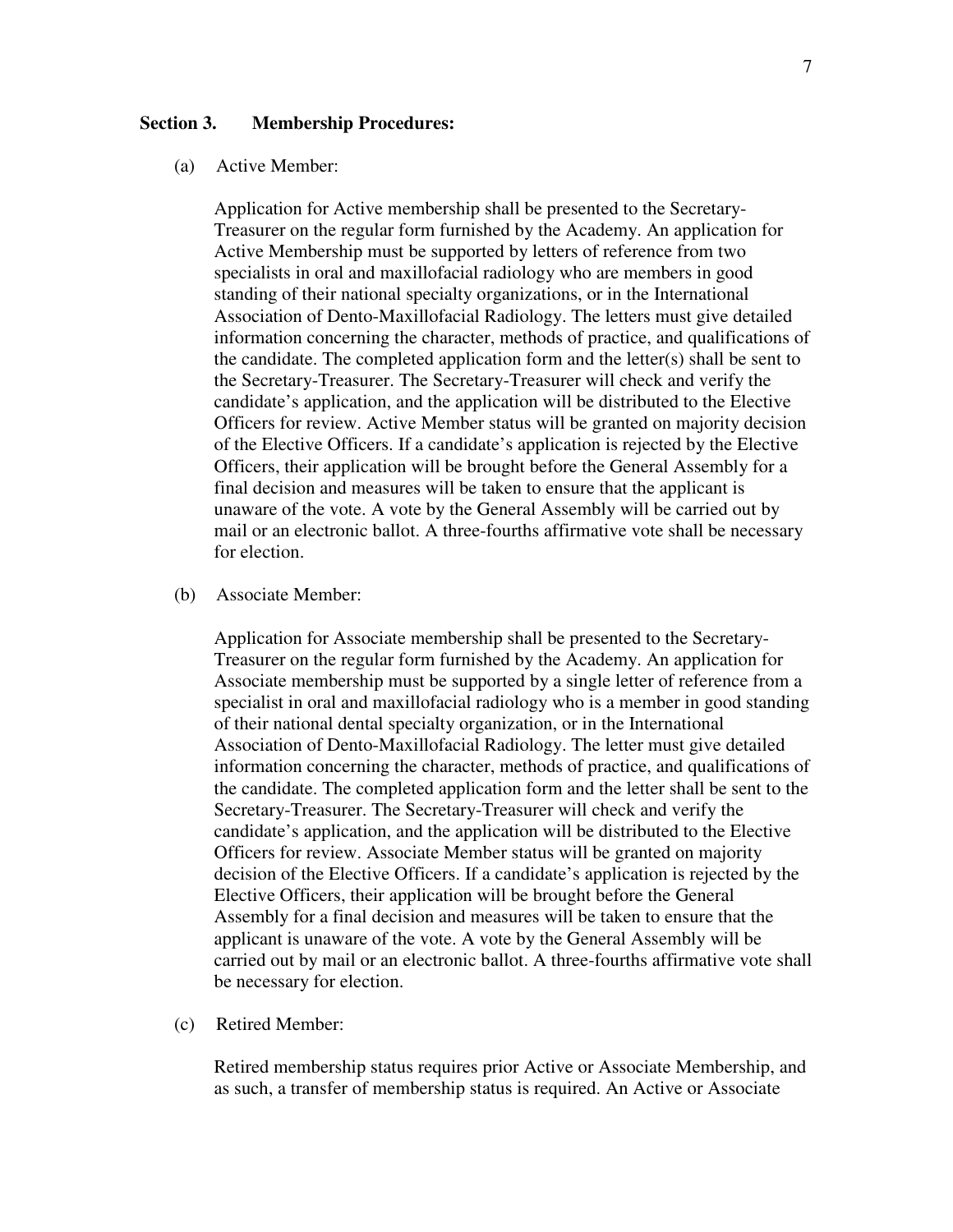Member wishing to transfer their status to Retired Member requires submission of a letter to the Secretary-Treasurer stating they are no longer actively practicing within the scope of oral and maxillofacial radiology. The letter must outline the individual's contributions to this Academy during their tenure, including, but not limited to, service as an Elective Officer and/or participation in Academy committees. The request for status change will be distributed to the Elective Officers for review. Retired Member status will be granted on majority decision of the Elective Officers.

(d) Honourary Member:

Nomination for Honourary Membership shall be made by a letter from an Active Member to the Secretary-Treasurer. The letter must outline the reasons for nomination of Honourary Member status based on the description in Chapter I, Section 2(d) of these Bylaws. The Secretary-Treasurer will check and verify the nominee's credentials, and the nomination letter will be distributed to the Elective Officers for review. Honourary Member status will be granted on majority decision of the Elective Officers. If a candidate's application is rejected by the Elective Officers, their application will be brought before the General Assembly for a final decision. If the nominee is a member with active voting status, they will not participate in the voting, and measures will be taken to ensure that the nominee is unaware of the vote. A three-fourths affirmative vote shall be necessary for election.

(e) Student Member:

Application for Student Membership shall be presented to the Secretary-Treasurer by either a letter from the director of the graduate/postgraduate oral and maxillofacial radiology program for a graduate/post-graduate student, or by a letter from an active member of the CAOMR for an undergraduate dental student. The letter must give detailed information concerning the character and qualifications of the candidate. The Secretary-Treasurer will check and verify the candidate's application, and the application will be distributed to the Elective Officers for review. Student Member status will be granted on majority decision of the Elective Officers.

A recipient of an invitation to membership in the Academy shall be eligible for the privileges of membership, provided payment of annual membership dues and maintenance of good standing status.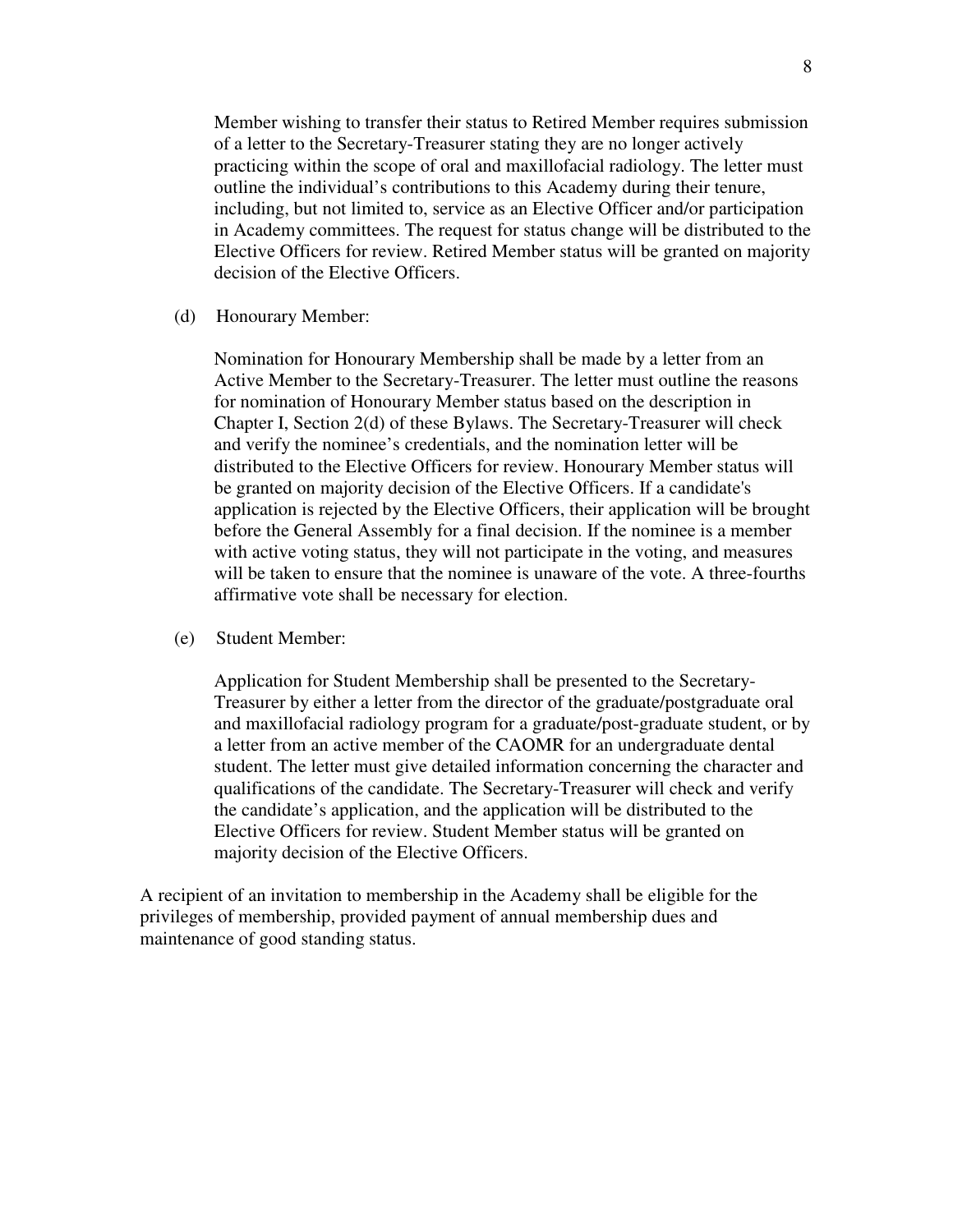#### **Section 4. In Good Standing:**

A member of this Academy who is not under final sentence of suspension or expulsion and whose dues for the current calendar year have been paid shall be considered as a "member in good standing".

#### **Section 5. Privileges of Membership:**

(a) Active Members:

Shall have all the privileges of the Academy, including the right to vote, to make nominations, and to hold office.

(b) Associate Members:

Shall have all the privileges of the Academy, except the right to vote, to make nominations, and to hold office.

(c) Retired Members:

Shall have all privileges of the Academy, except the right to vote, to make nominations, and to hold office.

(d) Honourary Members:

Shall have all privileges of the Academy, including the right to vote, to make nominations, and to hold office, provided the individual was an Active Member of the Academy and in good standing at the time of being granted Honourary Membership and maintains the qualifications for an Active Member as described in Chapter I Section 2(a). If an individual is not an Active Member at the time of being granted Honourary Membership, or if an Honourary Member retires or otherwise no longer maintains the qualifications for an Active Member, they shall have all privileges of the Academy, except the right to vote, to make nominations, and to hold office.

(e) Student Members:

Shall have the privilege to attend the annual business and scientific sessions, but will not have the right to vote, to make nominations, or to hold office. Attendance of student members during portions, or all, of the business session will be at the discretion of the Elective Officers.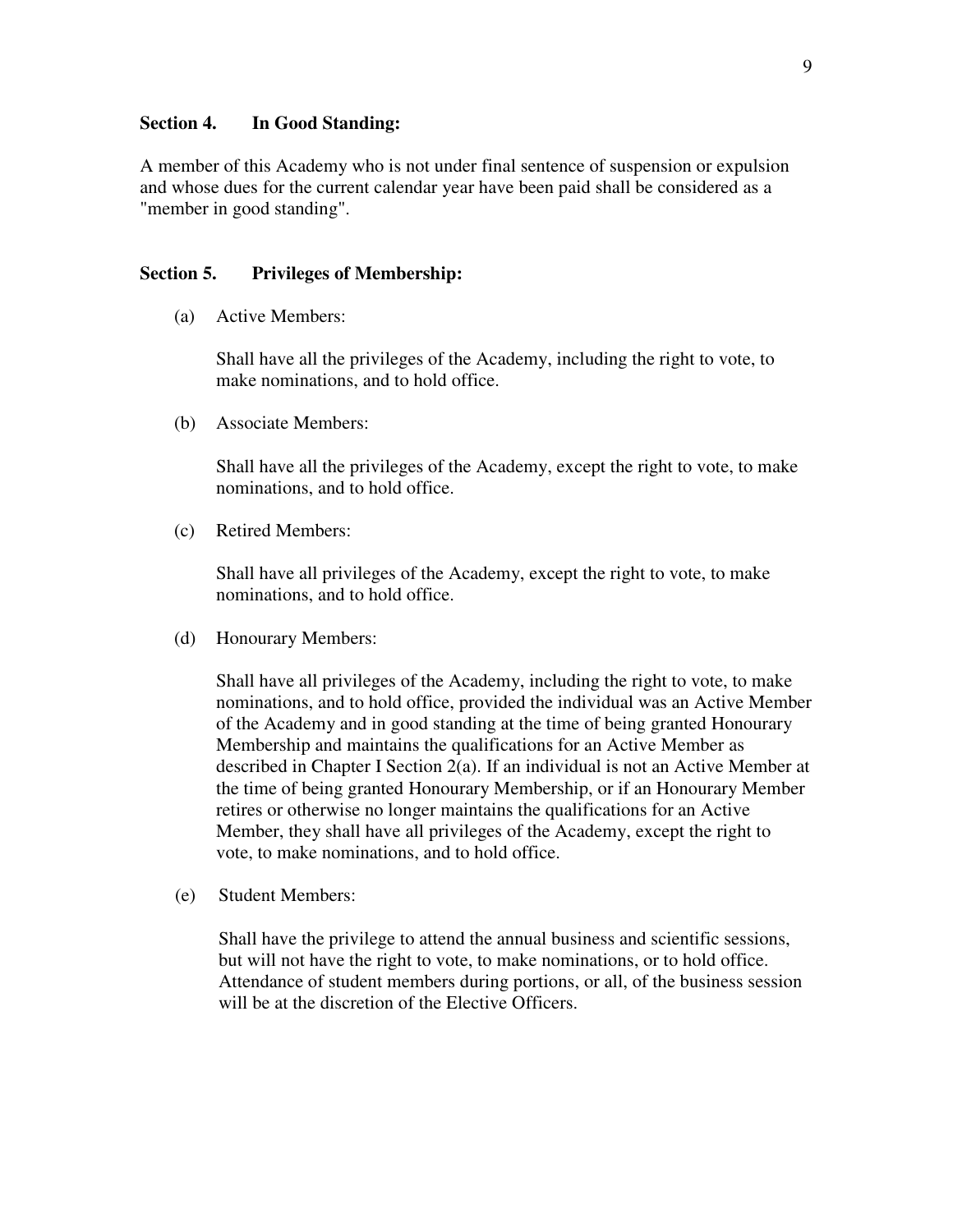#### **Section 6. Transfers:**

An Active Member may transfer to Associate Member status by directly contacting the Secretary-Treasurer and requesting a change in membership status. The request for status change will be distributed to the Elective Officers for review. Change in membership status will be granted on majority decision of the Elective Officers.

An Associate or Student Member wishing to transfer their status to Active Member requires completion of an application as described in Chapter I, Section 3(a) of the Bylaws.

An Active or Associate Member wishing to transfer their status to Retired Member requires submission of a letter to the Secretary-Treasurer as described in Chapter I, Section 3(c) of the Bylaws.

#### **Chapter II - General Assembly**

#### **Section 1. Name and Composition:**

The governing body of this Academy shall be the General Assembly. The General Assembly shall be composed of all voting members of this Academy.

#### **Section 2. Powers:**

The General Assembly shall have the following powers:

It shall:

- (a) be the supreme legislative body of this Academy;
- (b) have the power to enact, amend, and repeal the Constitution and Bylaws of this Academy;
- (c) have the power to approve all memorials, resolutions, and recommendations made in the name of the Academy;
- (d) have the power to elect the Elective Officers;
- (e) have the power to elect members of committees and boards not otherwise provided for in these Bylaws; and
- (f) serve as final court of appeal from decisions of the Executive Council on any disciplinary action taken against any member of the Academy.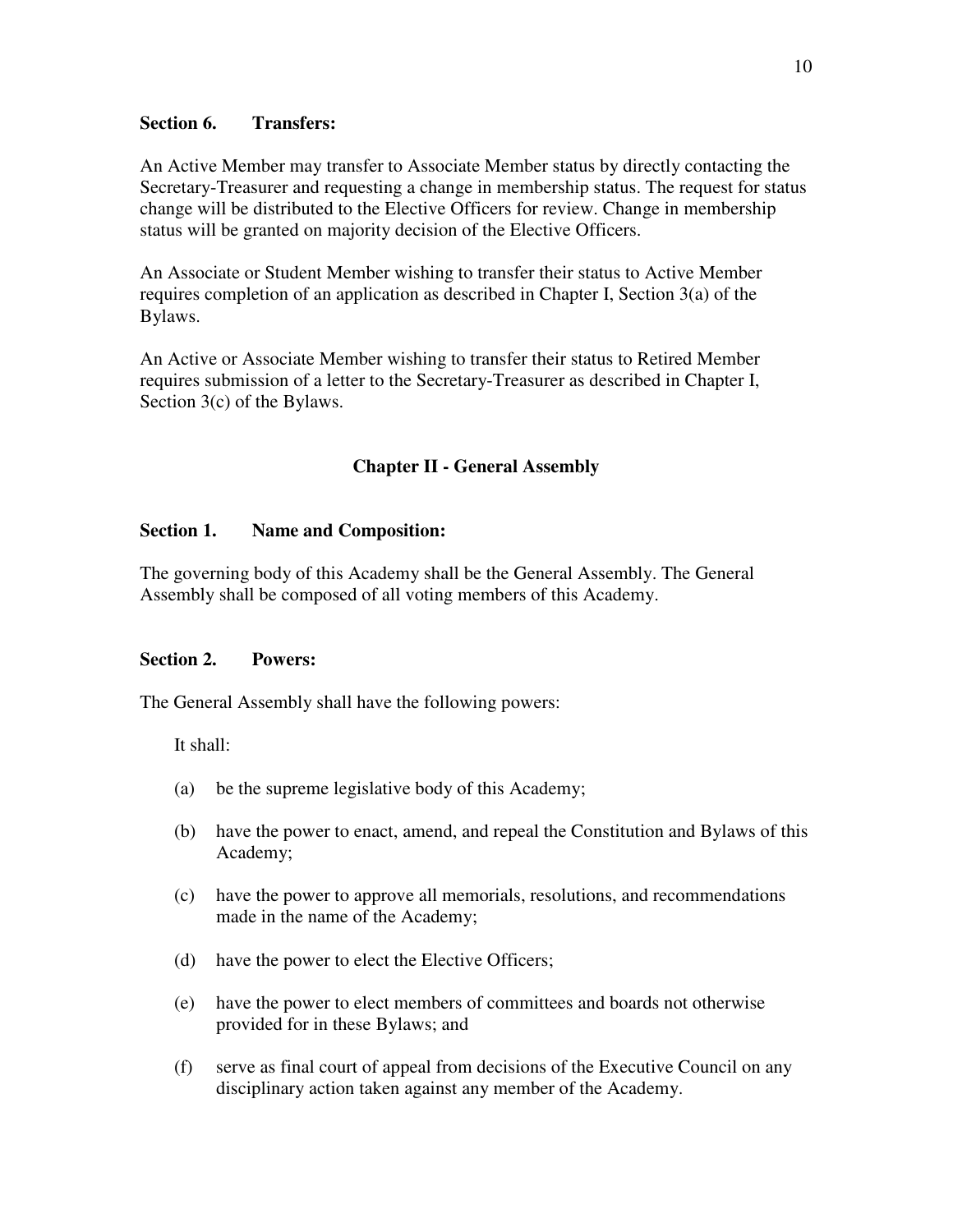#### **Section 3. Sessions:**

The General Assembly shall meet at least annually at a time and place determined by either the General Assembly at an Annual General Meeting of an Annual Session, or by the Elective Officers as per Chapter V, Section 1 of these Bylaws. The Annual General Meeting may be held via an online forum as an alternative to a physical meeting, should the Elective Officers deem it pragmatic to do so. The Annual Session of the General Assembly may be postponed, provided that written notice of such postponement is sent to all members of the Academy immediately following the action of the Elective Officers.

#### **Section 4. Quorum:**

One third of the voting members of the General Assembly shall constitute a quorum for the transaction of business. A proxy system may be used for voting and shall count toward the quorum. In the event of an online Annual General Meeting, an electronic voting system will be utilized and will be subject to conventional quorum requirements.

If and when warranted, the Elective Officers may decide to hold an electronic vote not in association with an Annual General Meeting. Based on the issue in question, a reasonable timeline ranging between one week and one month will be decided upon by the Elective Officers for electronic voting response. One reminder e-mail following the initial prompt to vote will be provided by the Secretary-Treasurer to all potential voting members. The electronic vote will be held via a computer ballot system, and will be under the direction and control of the Secretary-Treasurer. As per conventional quorum requirements, response to the electronic ballot by one third of the voting members of the General Assembly is required.

#### **Section 5. Voting:**

Provided quorum requirements are satisfied, a majority vote is considered binding, unless directly expressed as otherwise within this document.

A vote taken by mail or electronic ballot, under the direction and control of the Secretary-Treasurer, has the same authority as a vote taken at the Annual General Meeting. The same restrictions and rules shall govern, as with any other vote authorized in the Constitution and Bylaws.

#### **Section 6. Special Committees:**

Special committees of this Academy shall be formed as warranted. Committee members will be appointed by the General Assembly at an Annual Meeting, or with authorization of the Elective Officers as needed throughout the year. All special committees shall be composed of at least two members, including the Chair. The committee Chair must be an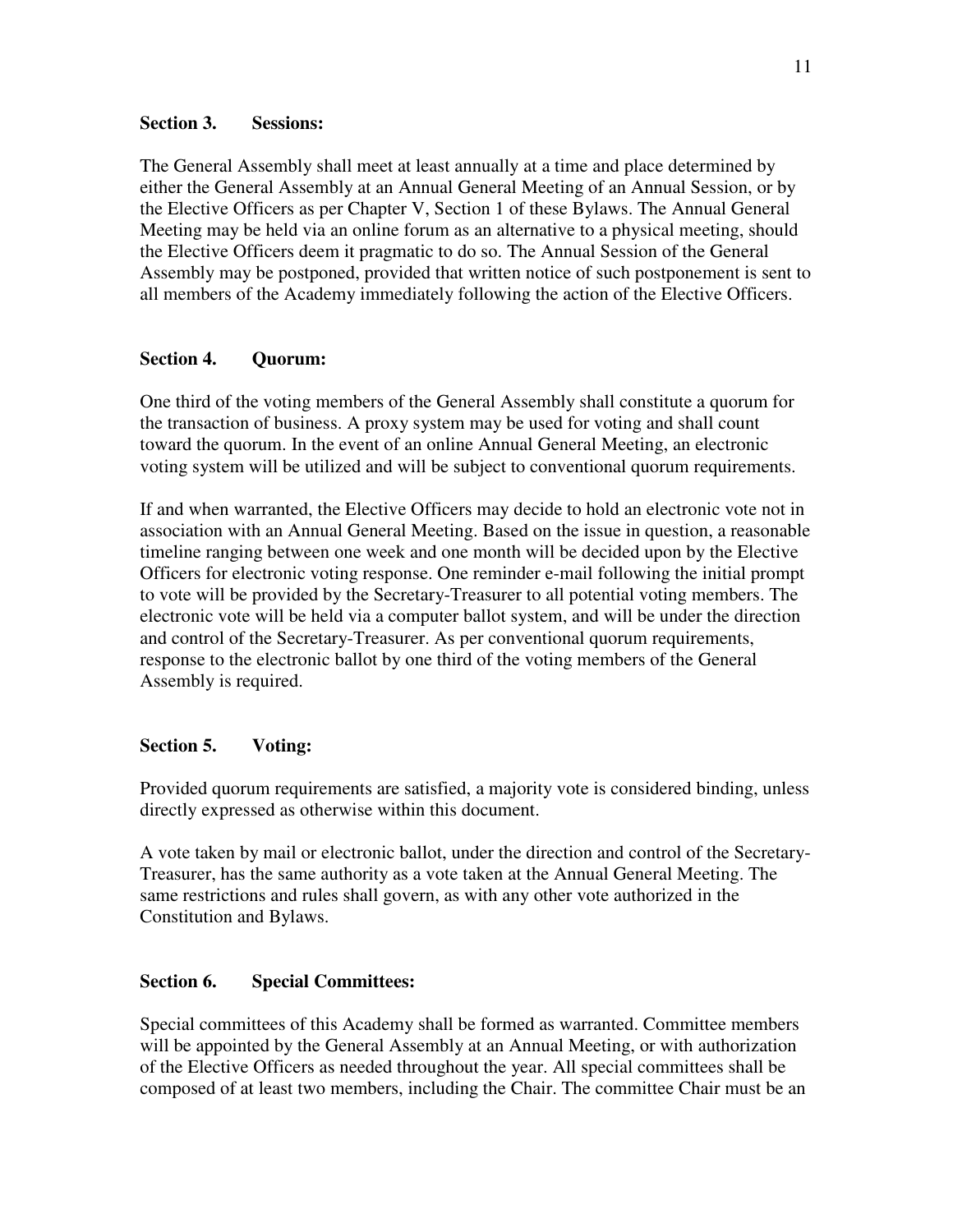Active Member, and the remainder of the committee members may be of any membership classification. The Chair of any special committee shall be appointed by the Elective Officers. The terms of all members of special committees will lapse upon completion of the committee's mandate.

#### **Section 7. Vacancy of Committees:**

Any vacancy in a special committee shall be filled by an individual appointed by the Elective Officers, or an individual appointed by the General Assembly at the following Annual Meeting.

#### **Chapter III - Elective Officers**

#### **Section 1. Name and Number:**

The Elective Officers of this Academy shall be as designated in Article VII of the Constitution of the Academy.

#### **Section 2. Eligibility:**

Only an Active Member or a qualifying Honourary Member as described in Chapter I, Section 5(d) may serve as an Elective Officer of this Academy.

#### **Section 3. Duties:**

It will be the duty of the Immediate Past-President to:

(a) serve in the place of the President at the request of or in the absence of the President;

(b) assume the presidency in the event of the President's incapacitation;

(c) act as the Academy representative for the Canadian Dental Specialties Association when said position requires filling, which is a two-year tenure that may be held for consecutive terms depending upon when the Immediate Past-President commences serving in this role;

 (d) act as the committee Chair for a review of the Academy's Constitution and Bylaws, which shall be as reviewed every five years or sooner if deemed necessary by the General Assembly.

It will be the duty of the President to:

(a) provide effective leadership in achieving the Academy's purposes and goals; (b) preside at all meetings of the Executive Council, Annual Business Meeting of the Academy, and any special meetings that may be called;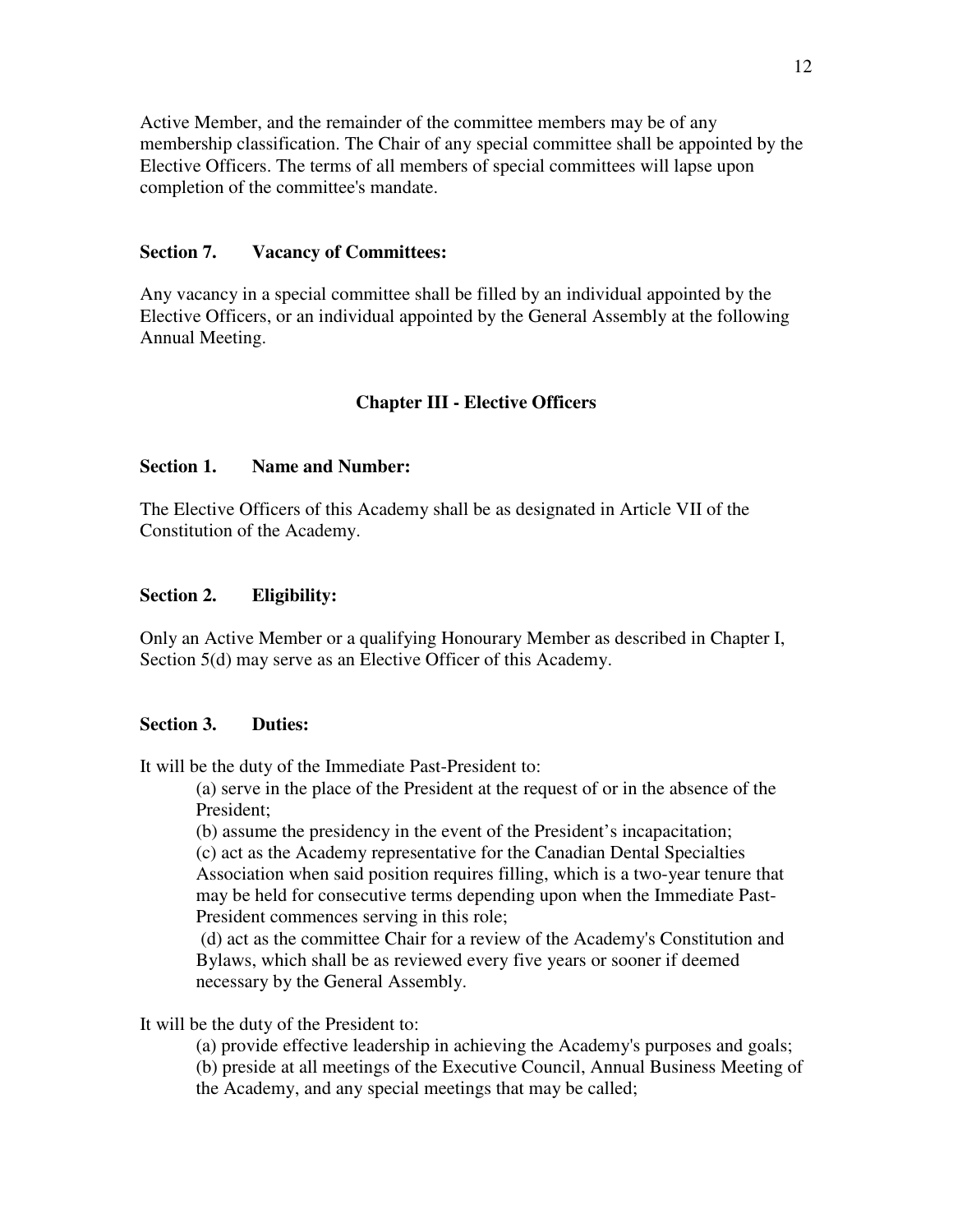(c) appoint members and chairs of all committees not otherwise provided for;

(d) serve as the Academy's official representative to other organizations,

businesses and concerns, or delegate these duties to other officers as appropriate; (e) act as the Academy representative for the Canadian Dental Specialties

Association if said position requires filling, depending upon when the Immediate Past-President commences serving in this role;

(f) assume the role of the Immediate Past-President at the end of the term of office as President; and

(g) perform such duties as are customary to this office.

It will be the duty of the President-Elect to:

(a) serve in the place of the President in the absence of the President and Immediate Past-President;

(b) assume the role of President at the end of the term of office as President-Elect, or sooner in the event of the President's and Immediate Past-President's incapacitation;

(c) assist the Secretary-Treasurer and President in their roles as required.

It will be the duty of the Secretary-Treasurer to:

(a) keep accurate minutes of all meetings of the General Assembly or Elective Officers;

(b) provide accurate and timely correspondence to members of the Academy dealing with routine business of the Academy;

(c) ensure that all notices of meetings or electronic ballot are sent at the appropriate time to members of the Academy;

(d) draft Annual General Meeting agenda in consultation with and at the direction of the President, followed by dispersal of the agenda to members of the Academy;

(e) provide members of the Academy with Continuing Education letters for attendance at an Annual Session, following the consultation with and at the direction of the President regarding the number of qualified hours;

(f) keep all moneys belonging to the Academy and pay out same, provided the money is in hand;

(g) dispersal of annual dues invoices to members, and collection of said dues (h) upon the presentation of a properly approved voucher, furnish a bond, at the

expense of the Academy for an amount designated by the Executive Council;

(i) make an accurate annual report of the Academy's financial condition;

(j) turn over to his/her successor all records, books, or other properties relating to this office within thirty (30) days of vacating this office;

(k) maintain an accurate role of Academy members with current contact information;

(l) provide candidates for Academy membership with a current application form;

(m) check and verify candidate membership applications and forward applications to the remainder of the Elective Officers for voting;

(n) notify candidate of the results of their application for membership;

(o) assume the role of the President-Elect at the end of the term of office as Secretary-Treasurer; and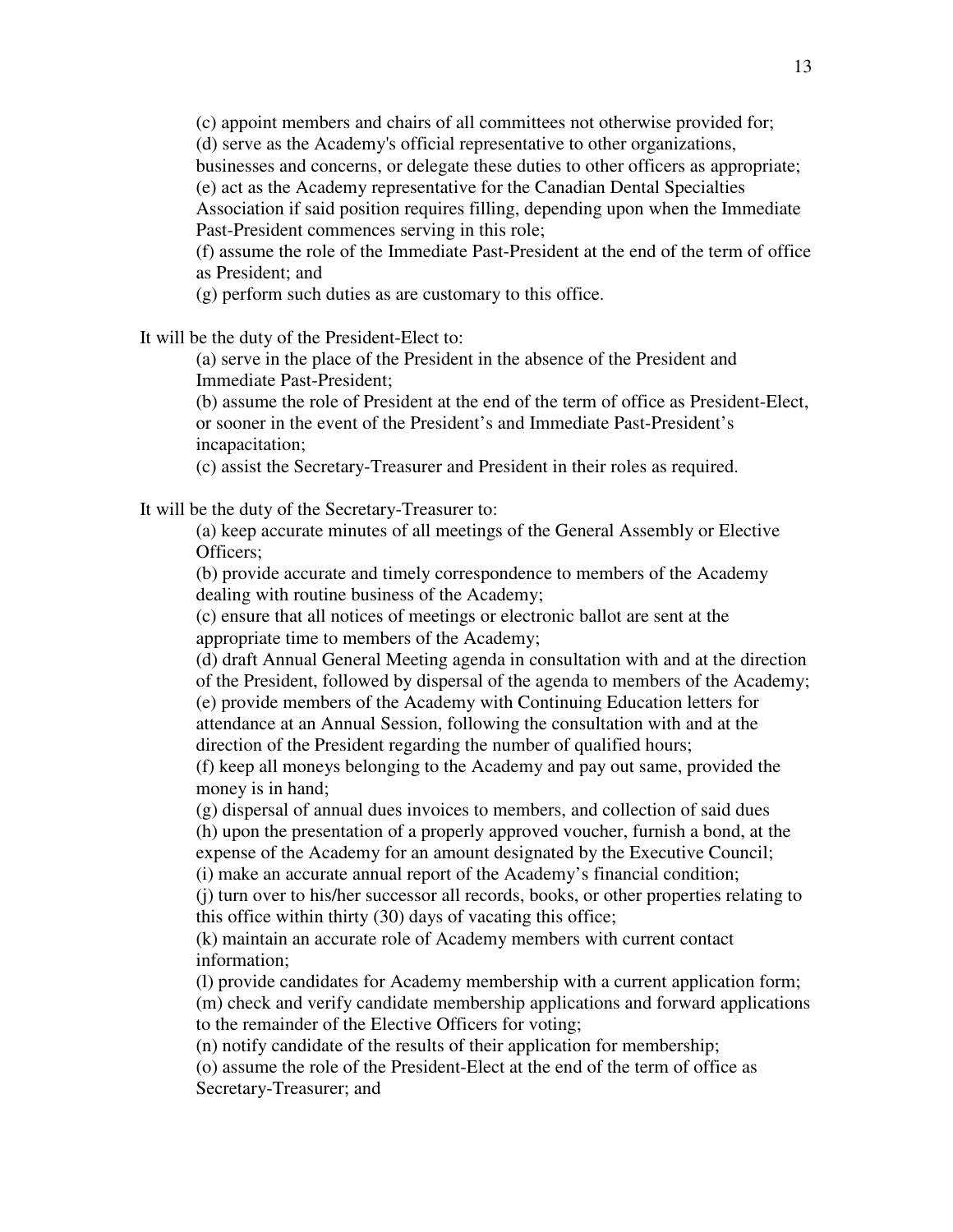(p) perform such duties as are customary to this office.

#### **Section 4. Term of Office:**

All officers shall hold office for a term of three years from the Annual Session at which they were elected, or until their successors are duly elected and installed, provided that the President shall succeed to the office of Immediate Past-President, the President-Elect shall succeed to the office of President, and the Secretary-Treasurer shall succeed to the office of President-Elect without further election. In the event an officer fails to perform their described duties as per the Bylaws, a replacement officer may be nominated pro tem by the remainder of the existing Elective Officers, or elected by the General Assembly at the proceeding Annual General Meeting as described in Chapter III, Section 5.

#### **Section 5. Nominations and Elections:**

The election of a new Secretary-Treasurer, and/or any other officers required in the event of incapacitation of an existing officer unless otherwise prescribed in this document, shall be carried out by nominations from the floor at the Annual General Meeting of the Academy. In the event that the Annual Session is held via an online forum, a list of eligible members will be circulated to the General Assembly and officer nominations must be submitted to the Elective Officers. A thirty (30) day period will be provided for nominations, and nominations will close at least fourteen (14) days prior to the meeting date. In the event of multiple nominees for the same office, a vote by the General Assembly at the Annual General Meeting will determine the successful candidate.

#### **Section 6. Vacancy of Office:**

- (a) In the event the office of President becomes vacant, the President-Elect shall serve as President for the unexpired term, in addition to serving the full term for which they were elected. In the event that the President is temporarily unavailable to chair a meeting or fulfill their duties, the President-Elect shall act on their behalf.
- (b) In the event the office of President-Elect becomes vacant, the office of President for the ensuing year shall be filled at the next Annual Session in accordance with the provisions of Chapter II of these Bylaws.
- (c) In the event the office of Secretary-Treasurer becomes vacant, the President shall appoint a successor pro tem to serve until the next session of the General Assembly when a successor shall be elected.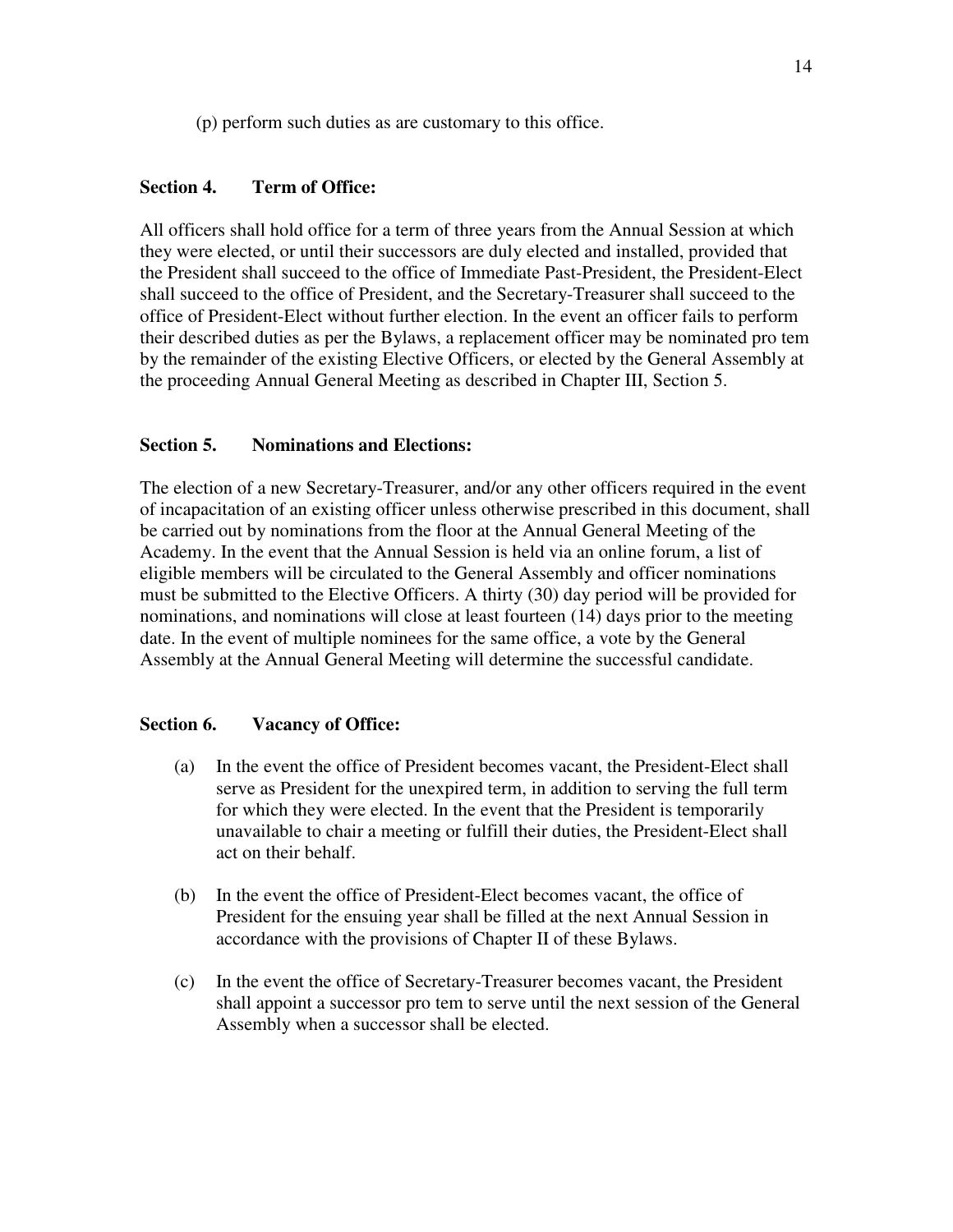(d) In the event the office of Immediate Past-President becomes vacant, no successor shall be appointed, but the President shall assume the duties of the vacated office.

#### **Chapter IV - Fees, Dues, and Fiscal Year**

#### **Section 1. Fees and Dues:**

- (a) Annual membership dues shall be payable at the beginning of each fiscal year. The Secretary-Treasurer will provide invoices for annual membership dues to all members on January 1. Dues shall be established from time to time by majority vote of members of the General Assembly at the Annual Session, provided that proposed fee changes have been submitted in writing to all potential voting members at least sixty (60) days prior to the date on which the vote is taken, or by electronic ballot as described in the Bylaws in Chapter II, Section 5. If the proposed changes to annual membership dues are not provided to the potential voting members in advance, no changes are authorized at the Annual Session at which such amendment is introduced, unless by unanimous consent of all voting members in attendance.
- (b) Dues must be paid within sixty (60) days of invoice dispersal. Late payment of membership dues will result in a financial penalty as established by the Academy. A waiver of this provision may be granted by the Elective Officers for extenuating circumstances.
- (c) Failure to pay annual dues for two (2) years in a row shall constitute withdrawal from membership in the Academy, unless application has been made to the Secretary-Treasurer and approved by the majority vote of General Assembly present at the next Annual Session, for waiver of this provision. Such waiver will normally only be granted for extenuating circumstances.
- (d) A reinstatement fee as shall be established from time to time by majority vote of members of the General Assembly at the Annual Session, as well as the dues for the previous year, must be paid to re-establish membership.
- (e) Only Active and Associate Members will pay annual membership dues. However, if a graduate or post-graduate Student Member applies to become an Active or Associate Member at the time of completion of their program and this application is successful, membership fees will be waived during the first year of Active or Associate Membership.